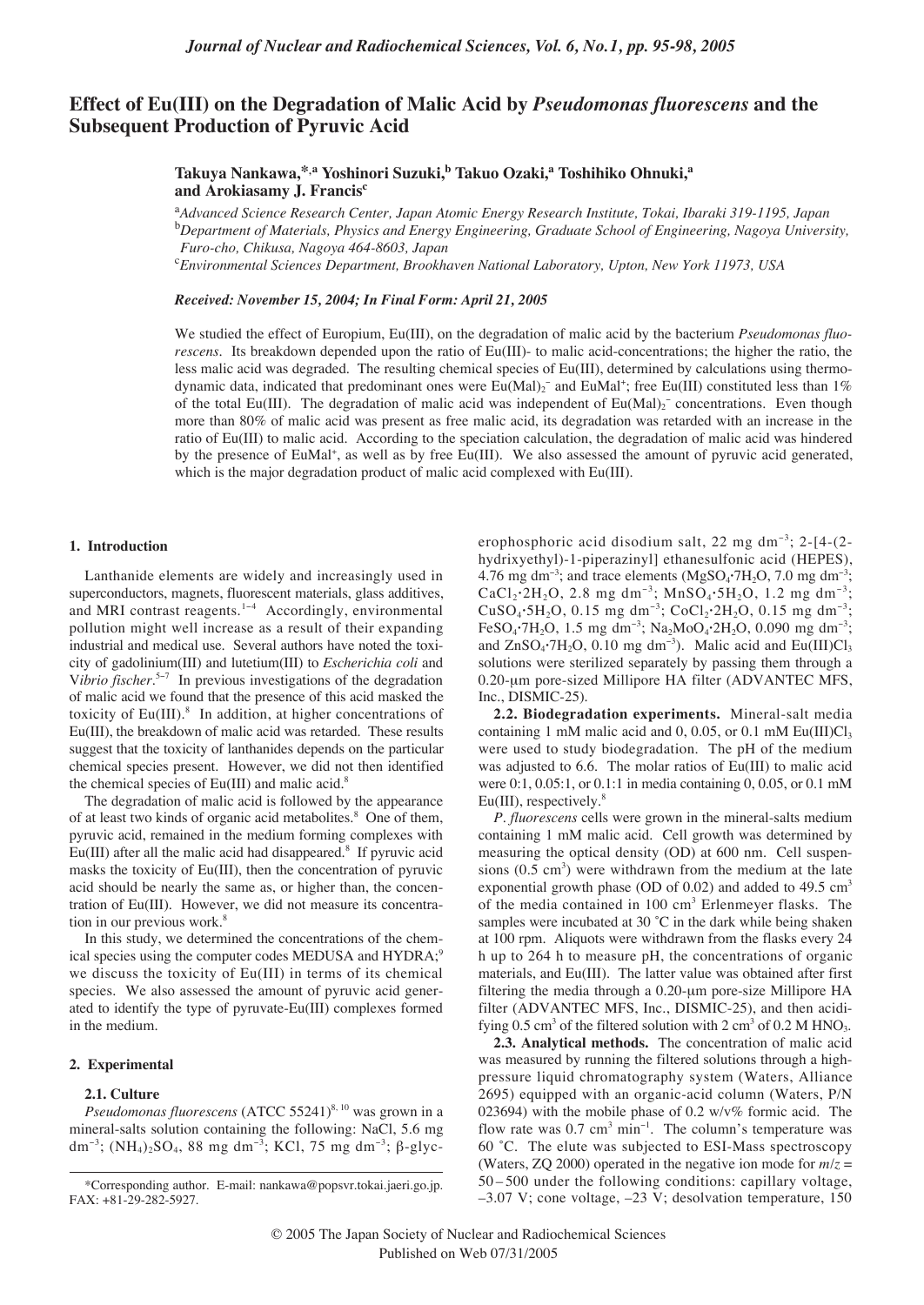°C; sheath gas, N<sub>2</sub>; flow rate, 360 dm<sup>3</sup> h<sup>-1</sup>. It also was analyzed using a Photodiode Array Detector (Waters, Alliance 2996) to detect UV absorption of the organic acid coexisting with malic acid. The concentration of malic acid was estimated from the ESI-Mass spectra detected at  $m/z = 133.1$ , and that of the coexisting acid from the absorption intensity detected by Photodiode Array Detector. The Eu(III) concentration was determined by inductively-coupled plasma atomic emission spectroscopy (ICP-AES) (Shimadzu, ICP-7000).

**2.4. Determination of Speciation.** We employed the computer programs HYDRA and MEDUSA to determine the speciation of Eu(III) and malic-acid complexes based on their reported stability constants.<sup>9</sup> The acidity  $(pK)$  of malic acid (Mal) and malic acid mono-anion are  $3.24$  and  $4.67$ , respectively.<sup>11</sup> The stability constant (log  $K$ ) of the 1:1 molar ratio Eu(III)-malic acid complex (EuMal<sup>+</sup>) is 4.85, and that of the 1:2 molar ratio complex  $(Eu(Mal)_2^-)$  is 8.11.<sup>12</sup>

# **3. Results and Discussion**

**3.1. Degradation of malic acid by** *Pseudomonas fluorescens***.** Figures 1a and 1b illustrate the degradation of malic



**Figure 1.** Biodegradation of malic acid by *P. fluorescens* in the presence of Eu(III) with an Eu(III) to malic acid molar ratio of  $\triangle 0.05:10$ ,  $\bullet$  0.1:10, ■ 0.2:10,  $\triangle$  0.05:1,  $\odot$  0.1:1, and no Eu(III) (\* 1 mM malic acid, × 10 mM malic acid); (a) Malic-acid concentration *vs* contact time and (b) pH *vs* contact time.

acid in media containing 1 mM malic acid and 0, 0.05, and 0.1 mM Eu(III), expressed as the Eu:malic acid molar ratio 0:1, 0.05:1, and 0.1:1 medium, respectively. We also include our previously reported data (those in 0:10, 0.05:10, and 0.1:10 medium). $8 \text{ In } 0:1 \text{ and } 0:10 \text{ media, the concentrations of malic}$ acid decreased with time (Figure 1a). Malic acid was not degraded in 0.1:1 and 0.05:1 media during the test period (264 h). The acid was broken down in 0.2:10, 0.1:10, and 0.05:10 media. Its degradation occurred as fast in the 0.05:10 medium as in the 0:10 medium. The rate of degradation of malic acid decreased with the increasing ratio of Eu(III) to malic acid.

The initial pH of the medium was  $6.55 - 6.62$  (Figure 1b), but it gradually increased with time to almost 6.9 in those media where malic acid was degraded. In all media, the concentration of Eu(III) did not change whatever its initial concentration.

Although the concentration of Eu(III) in the 0.2:10 medium (0.2 mM) is higher than that in the 0.05:1 medium (0.05 mM), malic acid was broken down in the former but not the latter. These results suggest that toxicity of Eu(III) does not depend on its concentration; hence, we calculated its speciation so that we could discuss the toxicity of Eu(III) in terms of individual chemical species.

**3.2. Speciation of Eu(III).** Table 1 summarises the initial concentrations of Eu(III) species in solution in each medium. In the 0.1:1 and 0.05:1 ratio media where malic acid was not degraded, more than 80% of it was present as the free acid, indicating that Eu(III) retarded the degradation of free malic acid. In the 0.05:1 medium at pH 6.61 (the initial pH), approximately 61% of Eu(III) (0.031 mM) formed  $Eu(Mal)_2^-$ , and approximately 37% (0.019 mM) formed EuMal<sup>+</sup>. In addition, the concentration of free Eu(III) was  $3.0 \times 10^{-4}$  mM and that of monohydrated Eu(III) was  $1.5 \times 10^{-5}$  mM. The concentrations of EuMal<sup>+</sup>, free Eu(III), and monohydrated Eu(III) decreased with the decreasing ratio of Eu(III) to malic acid. In contrast, the amount of  $Eu(Mal)_2$ <sup>-</sup> fell from 0.059 to 0.031 mM as the ratio of Eu(III) to malic acid dropped from 0.1:1 to 0.05:1; it then increased to 0.19 mM at the ratio of 0.2:10, while the concentration of malic acid rose from 1.0 to 10 mM. Because malic acid was broken down in the 0.2:10 medium but not in 0.05:1 medium, this result suggests that  $Eu(Mal)_2^-$  does not hinder the degradation of malic acid by *P. fluorescens*.

The chemical species of Eu(III) in solutions at  $pH$  4.0 – 7.0 (Figures 2a and 2b) showed that predominant ones,  $Eu(Mal)_2^$ and EuMal<sup>+</sup>, remained unchanged during cell growth, even though the pH in the medium rose from 6.5 to 6.9.

Fuma et al. reported that the toxicity of Gd(III) inhibited the growth of *E. coli* in media containing more than 0.3 mM, although growth was observed in those media containing less than  $0.1 \text{ mM } Gd(III)$ .<sup>5</sup> Weltje and colleagues studied the effect of Lu(III) on the metabolic rate of the Gram-negative *Vibrio fischeri* in the presence of organic acids, such as EDTA, NTA, citrate, oxalate, and malate.7 They found that metabolic rate

**TABLE 1: Speciation of Eu(III) in Media Containing Various Ratios of Eu(III) to Malic Acid**

| $Eu(III)$ to Malic<br>acid ratio<br>in the medium | Mal<br>(mM) | Eu(III)<br>(mM) | Eu(Mal) <sub>2</sub><br>(mM) | $EuMal+$<br>(mM) | $Eu^{3+}$<br>(mM)    | $EuOH2+$<br>(mM)     | $Mal2-$<br>(mM) | Percentage of malic<br>acid remaining in the<br>medium at 72 after<br>inoculation $(\%)$ |
|---------------------------------------------------|-------------|-----------------|------------------------------|------------------|----------------------|----------------------|-----------------|------------------------------------------------------------------------------------------|
| 0:1                                               |             | $\theta$        | $\Omega$                     | $\theta$         | $\mathbf{0}$         | $\mathbf{0}$         | 0.98            | $\theta$                                                                                 |
| 0:10                                              | 10          | $\theta$        | $\Omega$                     | $\Omega$         | $\theta$             | $\theta$             | 9.8             | $\theta$                                                                                 |
| 0.1:1                                             | 1.0         | 0.1             | 0.059                        | 0.039            | $6.8 \times 10^{-4}$ | $3.9 \times 10^{-5}$ | 0.83            | 100                                                                                      |
| 0.05:1                                            | 1.0         | 0.05            | 0.031                        | 0.019            | $3.0 \times 10^{-4}$ | $1.5 \times 10^{-5}$ | 0.89            | 100                                                                                      |
| 0.2:10                                            | 10          | 0.2             | 0.19                         | 0.011            | $1.6 \times 10^{-5}$ | $7.2 \times 10^{-7}$ | 9.5             | 88                                                                                       |
| 0.1:10                                            | 10          | 0.1             | 0.095                        | 0.0054           | $7.8 \times 10^{-6}$ | $3.5 \times 10^{-7}$ | 9.7             | 65                                                                                       |
| 0.05:10                                           | 10          | 0.05            | 0.047                        | 0.0026           | $3.8 \times 10^{-6}$ | $1.8 \times 10^{-7}$ | 9.8             | 15                                                                                       |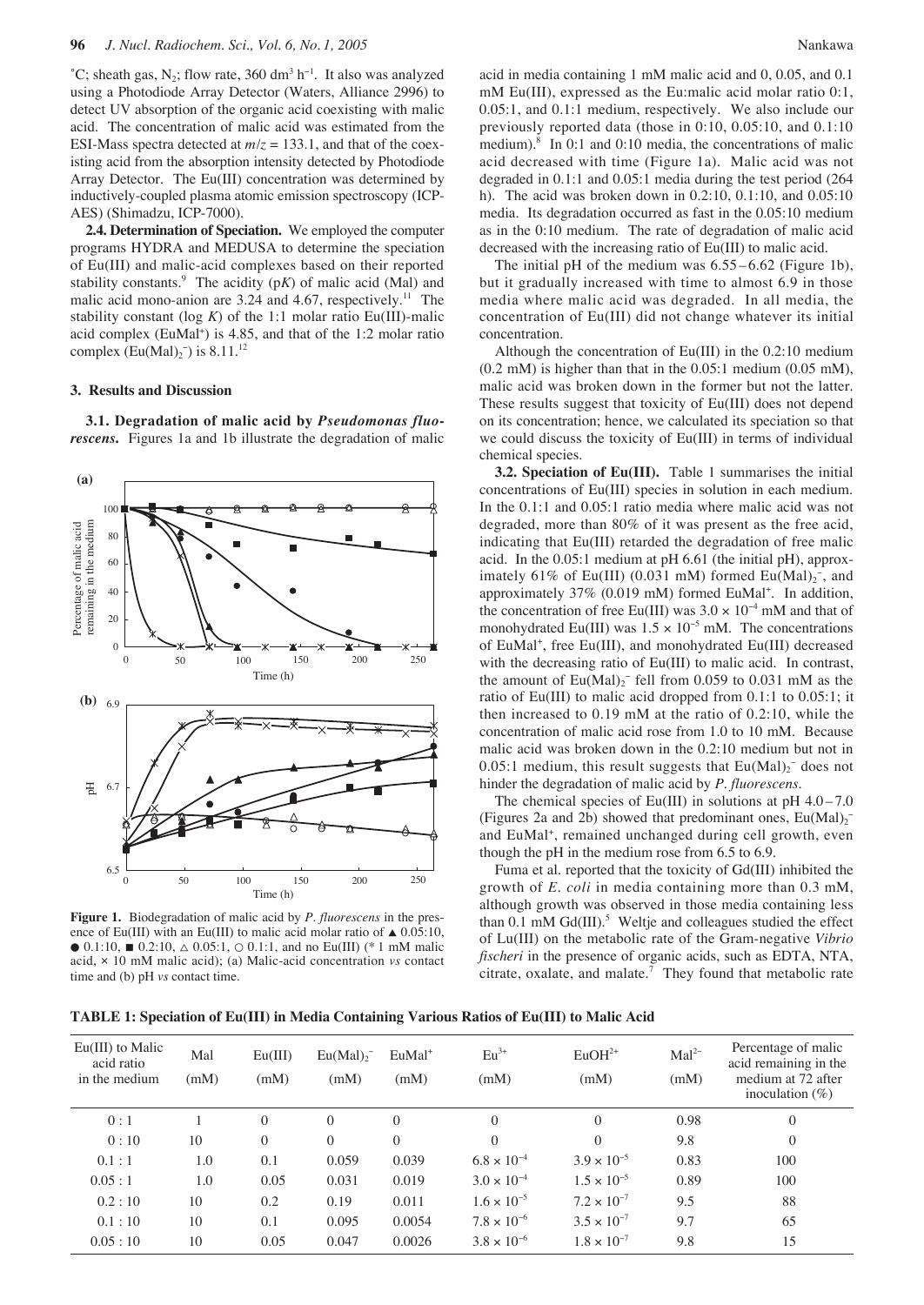

**Figure 2.** Calculations of the speciation of Eu(III)-malate complexes in media containing (a) 0.05 mM Eu(III) and 1 mM malic acid (the 0.05:1 medium), and (b) 0.2 mM Eu(III) and 10 mM malic acid (the 0.2:10 medium). The concentration of each species is expressed on a logarithmic scale.



**Figure 3.** Time course of changes in the concentration of ○ malic acid and ● pyruvic acid in the medium after exposure to *P. fluorescens*; (a) without Eu(III), and with Eu(III) with a malic acid to Eu(III) molar ratio of (b) 0.05:10, (c) 0.1:10, and, (d) 0.2:10.

abruptly decreased with increasing free  $Lu^{3+}$  concentration from  $10^{-3}$  to  $10^{-2}$  mM and fell almost to zero when the concentration was above 10<sup>−</sup><sup>2</sup> mM. In our study, a concentration of free Eu(III) in the 0.05:1 medium of  $3.0 \times 10^{-7}$  mM retarded the metabolism of malic acid by *P. fluorescens;* this value is much less than those reported for *E. coli* and *V. fischer*.

Trivalent lanthanide ions bind to the surface of human erythrocytes by electrostatic interaction, forming pores on the membrane.<sup>13</sup> Further, this effect is caused by positively charged species, especially free  $Eu^{3+}$ . From our study, we suggest that EuMal<sup>+</sup> may affect the degradation of malic acid because the concentration of free Eu(III) is very low.

According to Table 1, lower levels of Eu(III) generated lower concentrations of EuMal<sup>+</sup>,  $Eu^{3+}$ , and EuOH<sup>2+</sup> with the same ratio of malic acid to Eu(III). On the other hand, from comparing media containing the same amount of Eu(III), we see that if the malic-acid concentration increases ten-fold the concentration of EuMal<sup>+</sup> decreases  $1/8$  fold, and those of Eu<sup>3+</sup> and  $EuOH<sup>2+</sup>$  drop 1/100 fold because two atoms of malic acid can coordinate to one Eu(III).

**3.3. Pyruvic acid concentration in the malic-acid medium.** In our previous work, we found that two types of organic metabolites were produced following the degradation of 10 mM malic acid or in medium containing 0.1:10 and 0.05:10

Eu:malic acid.<sup>8</sup> These organic metabolites were eluted from LC at 8.85 and 12.03 min. To characterize the organic acids produced by *P. fluorescens* during the inoculation period, we measured the elution time and ESI-Mass spectra of standard acid solutions and compared them to those of these organicacid metabolites. The standards used were organic acids in the TCA cycle; fumaric-, maleic-, succinic-, oxaloacetic-, citric-, isocitric-, glyceric-, glyoxilic-, and pyruvic acid. Because the ESI-Mass spectrum and elution time of pyruvic acid is similar to that of the organic acid eluted at 8.85 min, the most probable designation for it is pyruvic acid. Pyruvic acid is an intracellular metabolite of L-malic acid that reacts with the cellular enzyme malate dehydrogenase; the pyruvic acid so generated is excreted into the medium.<sup>14</sup>

The m/zs of the other unidentified organic acid detected at 12.03 min were 115 and 161. We could not plausibly assign them to any organic acid in the TCA cycle. We are pursuing their identification.

The pyruvic acid generated remained in solution in the medium and formed complexes with Eu(III). Figures 3a-d show the concentrations of malic acid and pyruvic acid. In the medium containing only 10 mM malic acid, the concentration of pyruvic acid reached its maximum (0.08 mM) at about 48 h and fell to zero at 72 h after inoculation. This finding demon